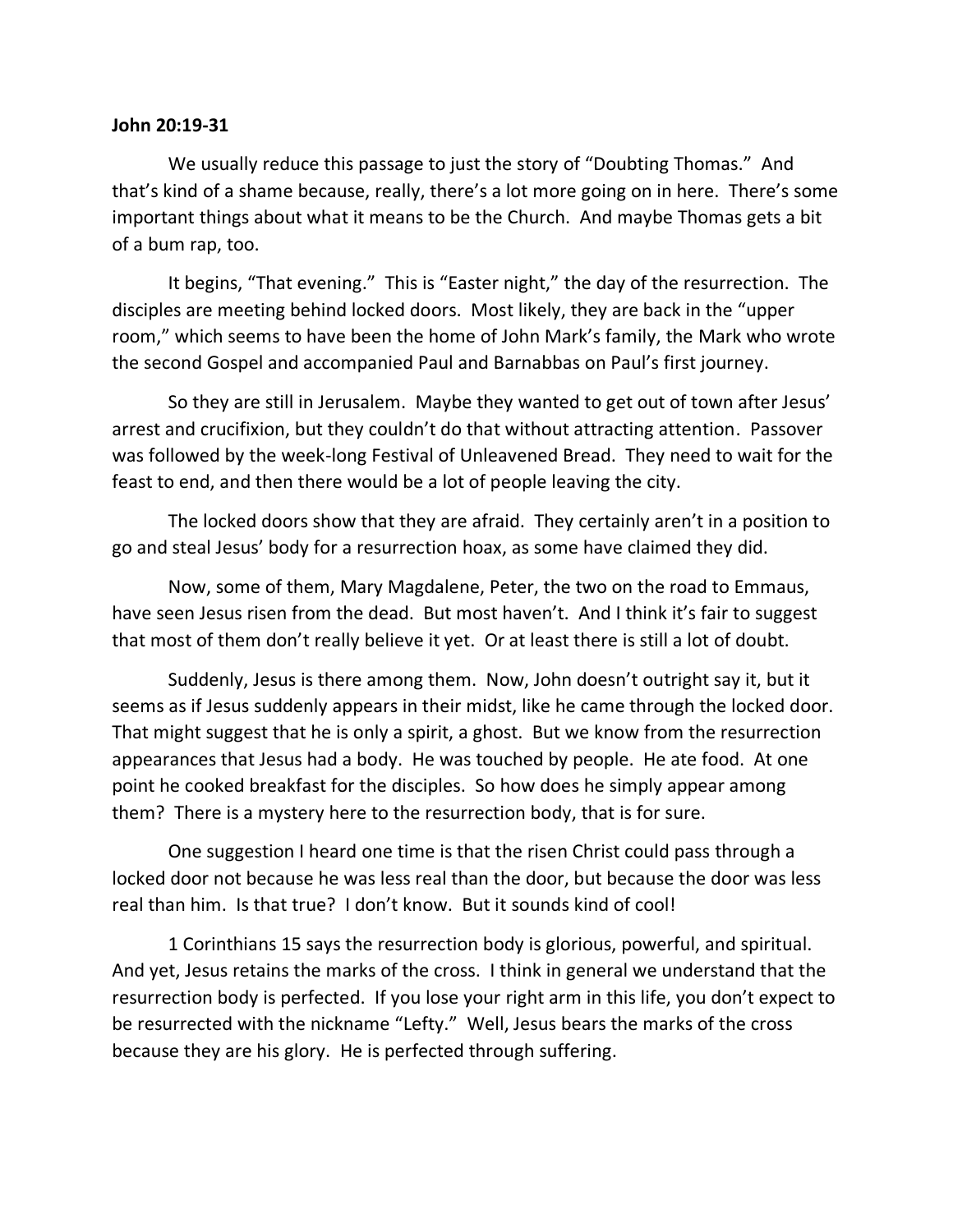In any case, we are going to have to be content with a certain level of mystery about the nature of the resurrection body. We just don't have enough information to understand everything about it.

Jesus says, "Peace to you," a standard Jewish greeting. But it is the first of three gifts Jesus gives the fellowship of believers: Peace, joy, and the Holy Spirit. And if you go back and read Jesus' Last Supper discourse in John's Gospel, chapters 13-17 basically, he foretells that they will receive these three gifts.

They are filled with joy when they see him risen. Joy comes from the resurrection. It is a settled optimism and confidence from seeing how the story ends. The journey may be hard, but in the end, God wins and death is defeated. In the hardest of times, we know the end of the story is good. That is joy.

And then we get John's rather truncated version of the Great Commission and Pentecost. He just sticks them right in here, in about three sentences and one occasion. There's no 40 days of resurrection appearances, no Ascension, no Pentecost as we know it. That seems odd to us. Well, in Hebrew story-telling, the what and the why are more important than the how and the when. They felt more free than we do to rearrange the details of the story to convey the message. These things are important to say, and John doesn't want to leave them out.

It's important for us to see that these things are not separated from the resurrection. There is no "gap" in John's Gospel. The Church's mission is the work of Easter.

It's also a "succession narrative," which is something we see other times in Scripture. Joshua succeeds Moses and carries on his work. Elisha succeeds Elijah and carries on his work. The Church succeeds Jesus and carries on his work.

Jesus needs the Church. We are the Body of Christ. We do his work, so Jesus needs us. Just as we need Jesus. He is the source of our power, the Holy Spirit, and our authority. We are sent by Jesus just as he was sent by the Father.

In ancient Near East thought, a messenger carried the full authority of the one who sent them. So we carry the authority of Jesus. This is why the Church is able to announce the forgiveness of sins. We are not actually doing the forgiving, but we are proclaiming it with the full authority of Jesus and the Father.

And Jesus breathes on them. This is reminiscent of Genesis 2:7, where God creates human beings and brings them to life with a breath. But it's also reminiscent of Ezekiel 37, the valley of dry bones vision. The wind, which is the same word as breath in